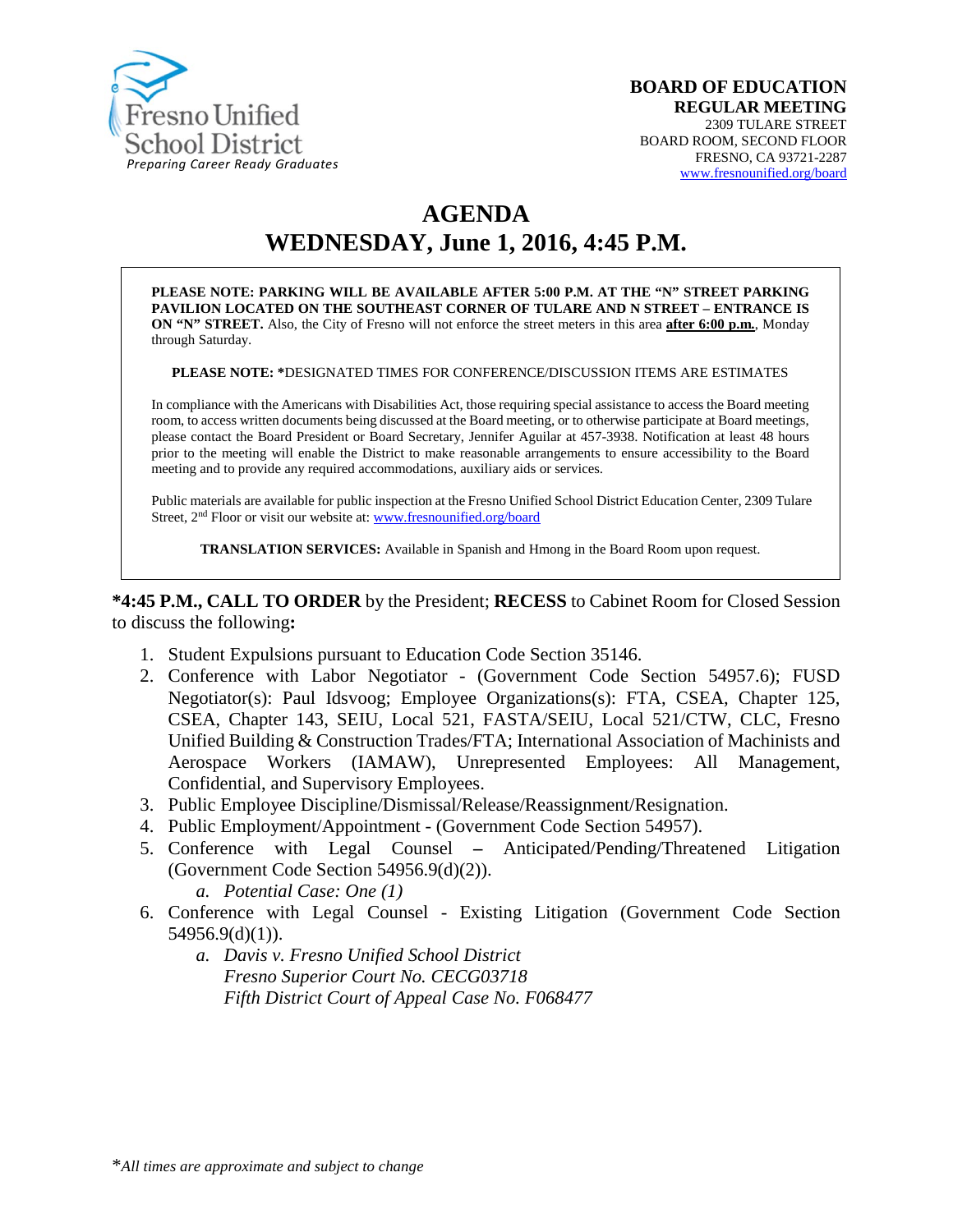# **5:30 P.M., RECONVENE** and report action taken during Closed Session, if any.

# **PLEDGE OF ALLEGIANCE**

Montez Shelton, a parent that has had a positive impact at Fremont Elementary, will lead the flag salute.

# **RECOGNIZE the Student Board Representatives for the 2015/16 School Year**

The Board of Education and Superintendent wish to recognize Student Board Members Arturo Correa, Duncan High School and Jazlyn Quintana, Edison High School for serving on the Board of Trustees for the 2015/16 school year. Contact person: Leslie Loewen, telephone 457-3674.

# **HEAR Reports from Student Board Representatives**

An opportunity is provided to hear comments/reports from Student Board Representatives from Hoover High School. Contact person: Rosario Sanchez, telephone 457-6223.

# **HEAR Report from Superintendent**

ALL CONSENT AGENDA items are considered to be routine by the Board of Education and will be enacted by one motion. There will be no separate discussion of items unless a Board member or member of the community so requests, in which event, the item(s) will be considered following approval of the Consent Agenda.

# **A. CONSENT AGENDA**

# **A-1, APPROVE Personnel List**

Included in the Board binders is the Personnel List, Appendix A, as submitted. The Superintendent recommends approval. Contact person: Paul Idsvoog, telephone 457-3548.

# **A-2, ADOPT Findings of Fact and Recommendations of District Administrative Board**

The Board of Education received and considered the Findings of Fact and Recommendations of District Administrative Panels resulting from hearings on expulsion and readmittance cases conducted during the period since the May 25, 2016, Regular Board meeting. The Superintendent recommends adoption. Contact person: Kim Mecum, telephone 457-3569.

# **A-3, ADOPT Resolution No. 15-26 Authorizing Debt Service Estimate to be Provided to the County of Fresno**

The Fresno County Auditor-Controller allows school districts to provide estimate of debt service payments if there is an expectation that bonds will be issued in the upcoming fiscal year. This allows the Fresno County Auditor-Controller to place the appropriate tax levies on the annual tax rolls to cover the debt service requirements of the bonds. The Superintendent recommends adoption. Fiscal impact: There is no fiscal impact to the district. Contact person: Ruth F. Quinto, telephone 457-6226.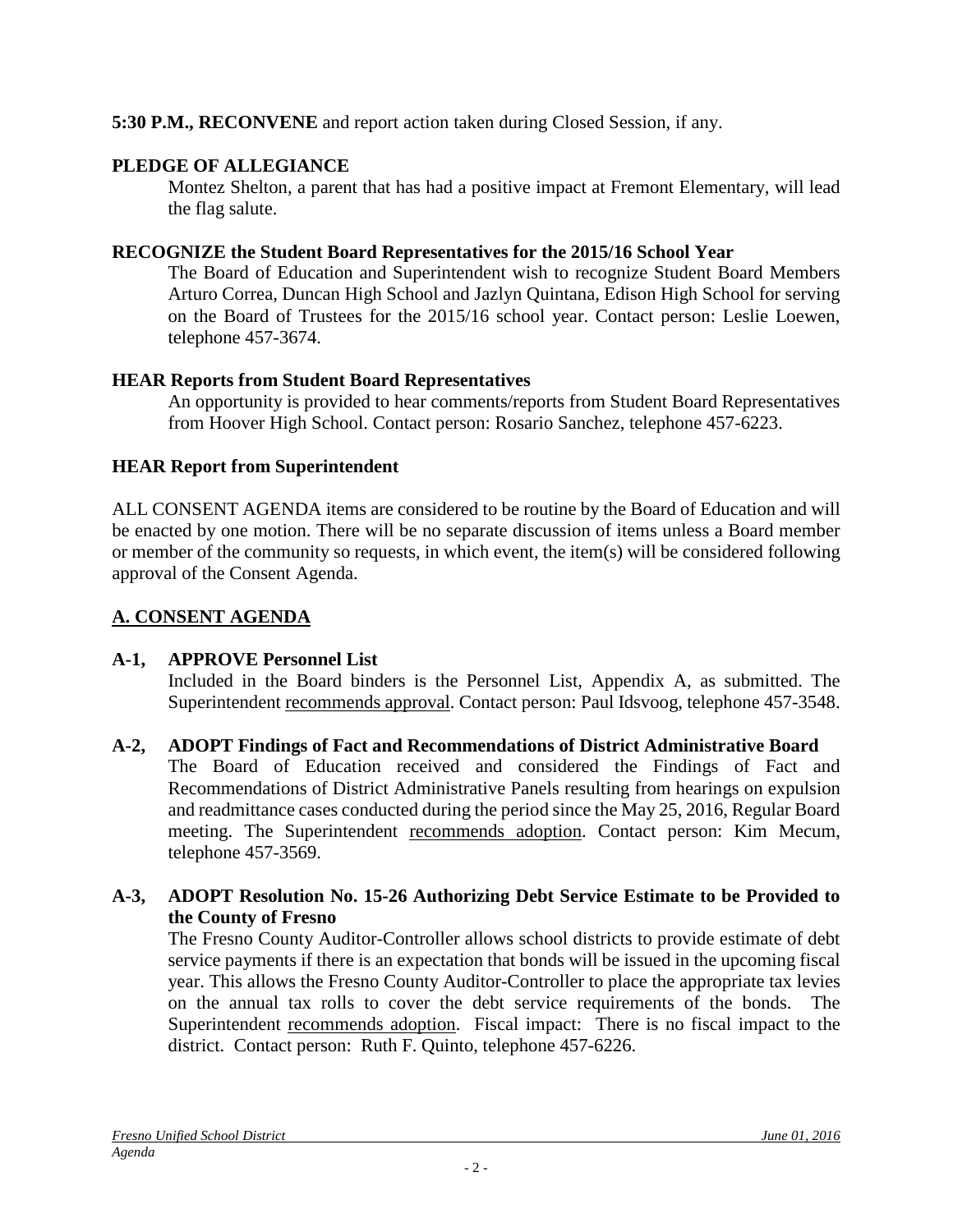# **A. CONSENT AGENDA** - *continued*

**A-4, ADOPT Resolution No. 15-27 Authorizing Inter-Fund Loans for Cash Flow Purposes** Included in the Board binders is Resolution No. 15-27 recommended for adoption to authorize Fresno Unified School District to transfer funds as needed for cash-flow purposes and to repay those transactions as funds become available for the 2016/17 fiscal year. Education Code Section 42603 authorizes inter-fund loans to cover such temporary cash flow transfers. The Superintendent recommends adoption. Fiscal impact: There is no fiscal impact to the district. Contact person: Ruth F. Quinto, telephone 457-6226.

#### **A-5, ADOPT Resolution HR 2015-24 in the Matter of Reduction and/or Elimination of Classified Services for the 2016/17 School Year**

Adopt Resolution HR- 2015-24 in the Matter of Reduction and/or Elimination of Classified Services for the 2016/17 school year. The district intends that no employee will be subject to layoff proceedings for the 2016/17 school year. In addition, any employee currently holding a benefited position who would be subject to loss of benefits will be offered an alternative position to retain their benefits. The Superintendent recommends adoption. Fiscal impact: Potential savings for the district will be provided on or before June 1, 2016. Contact person: Paul Idsvoog, telephone 457-3548.

# **A-6, ADOPT Declaration of Need for Fully Qualified Educators**

The adoption of the Declaration is a prerequisite to the issuance of any limited assignment teaching permits or emergency permits in the event that shortages in certain subject areas occur. The Superintendent recommends adoption. Fiscal impact: There is no fiscal impact to the district. Contact person: Paul Idsvoog, telephone 457-3548.

#### **A-7, APPROVE Award of Bid 16-13R, Figarden Elementary School Classroom Building Additions Rebid**

Included in the Board binders is information on Bid 16-13R for construction of two eightclassroom buildings, a four classroom Kindergarten building and associated site work at Figarden Elementary School. The new classroom buildings will replace portables. The project also includes new entry gates, landscaping and hardscape, and north parking areas; and upgrades to storm drain and other utilities. The request for bids was lawfully advertised on April 15, 2016. Notifications were sent to 178 vendors and four construction trade publications, and the district received two responses. Bids were opened on May 10, 2016.

Staff recommends award to the lowest responsive, responsible bidder:

David A. Bush, Inc. (Hanford, California) \$9,287,000

The Superintendent recommends approval. Fiscal impact: \$9,287,000 is available in the Measure Q Fund. Contact person: Karin Temple, telephone 457-3134.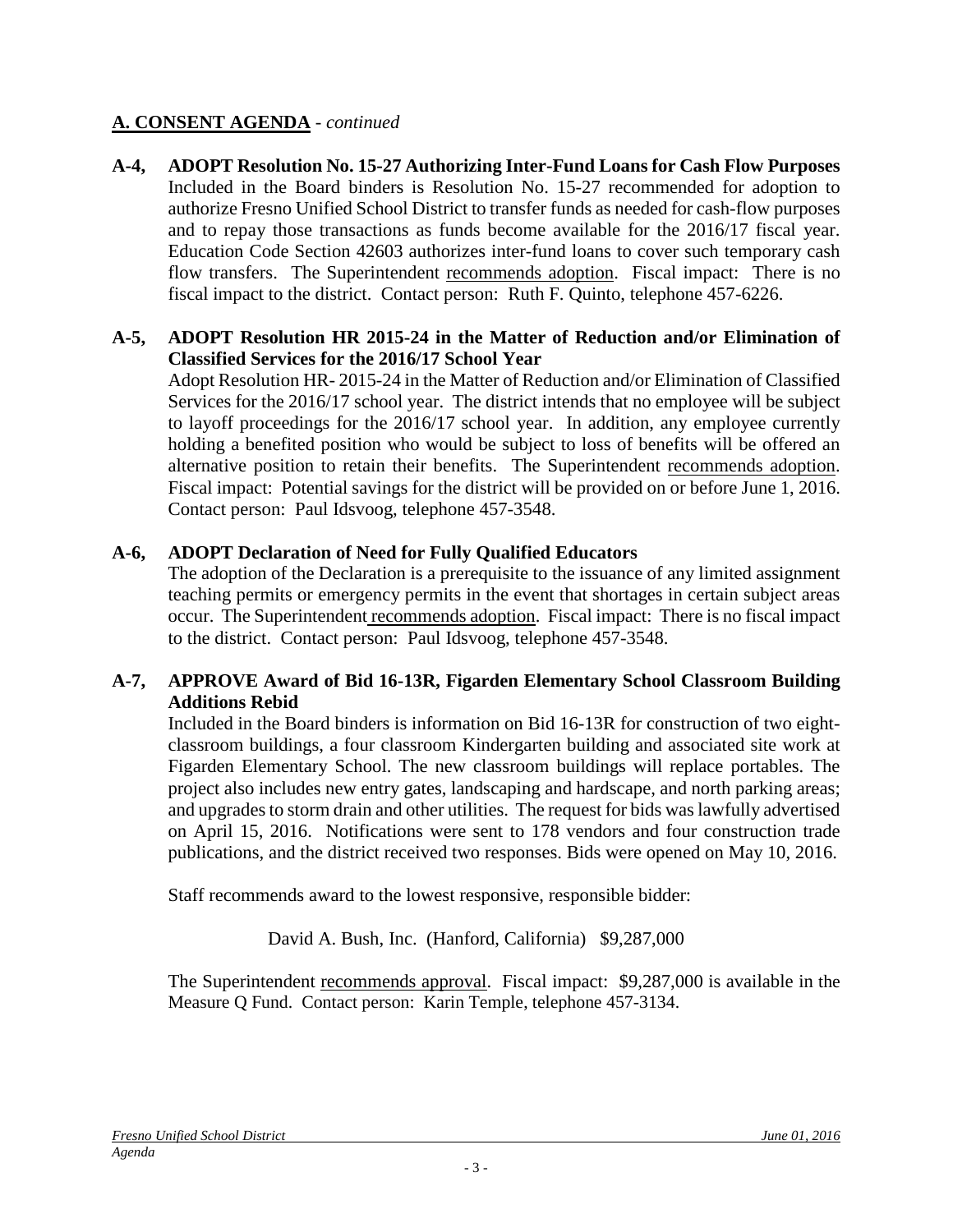## **A. CONSENT AGENDA** - *continued*

#### **A-8, APPROVE Award of Bid 16-31, Turner Elementary School New Classroom and Administration Buildings**

Included in the Board binders is information on Bid 16-31 for construction of a new eightclassroom building, administration building, and associated site work at Turner Elementary School. The new buildings will replace portable classrooms, a portable restroom building, and portable office building. The project also includes a new entry canopy and landscape rehabilitation for increased green space. The request for bids was lawfully advertised on March 25, 2016. Notifications were sent to 175 vendors and four construction trade publications, and the district received two responses. Bids were opened on May 12, 2016.

Staff recommends award to the lowest responsive, responsible bidder:

AMG & Associates, Inc. (Santa Clarita, California) \$5,263,000

The Superintendent recommends approval. Fiscal impact: \$5,263,000 is available in the Measure Q Fund. Contact person: Karin Temple, telephone 457-3134.

**A-9, RATIFY K-11 English Language Arts, Algebra, Geometry, and Algebra II Purchases** Included in the Board binders is information on purchases made for the K-11 English Language Arts, Algebra, Geometry, and Algebra II adoptions. Favorable agreements to the district resulted after extensive negotiations between the Purchasing Department, McGraw Hill, The College Board, and Houghton Mifflin Harcourt. The cost to the district, with tax included, is \$16,295,292. The Superintendent recommends ratification. Fiscal impact: \$16,295,292 is available in Unrestricted General Funds. Contact person: Rosario Sanchez, telephone 457-6223.

# **A-10, RATIFY Change Order for Bid 16-04, Robinson Elementary School New Kindergarten Building Construction**

Included in the Board binders is information on Change Order 1 for Robinson Elementary School New Kindergarten Building Construction project*.*

Change Order 1: \$6,508.69

This change order includes, but may not be limited to: abatement of insulation and exposed soil on hydronic pipe.

| <b>Original Contract Amount:</b> | \$1,826,000.00 |
|----------------------------------|----------------|
| Change Order 1:                  | \$6,508.69     |
| <b>New Contract Amount:</b>      | \$1,832,508.69 |

The Superintendent recommends ratification. Fiscal impact:\$6,508.69 is available in the Measure Q Fund. Contact person: Karin Temple, telephone 457-3134.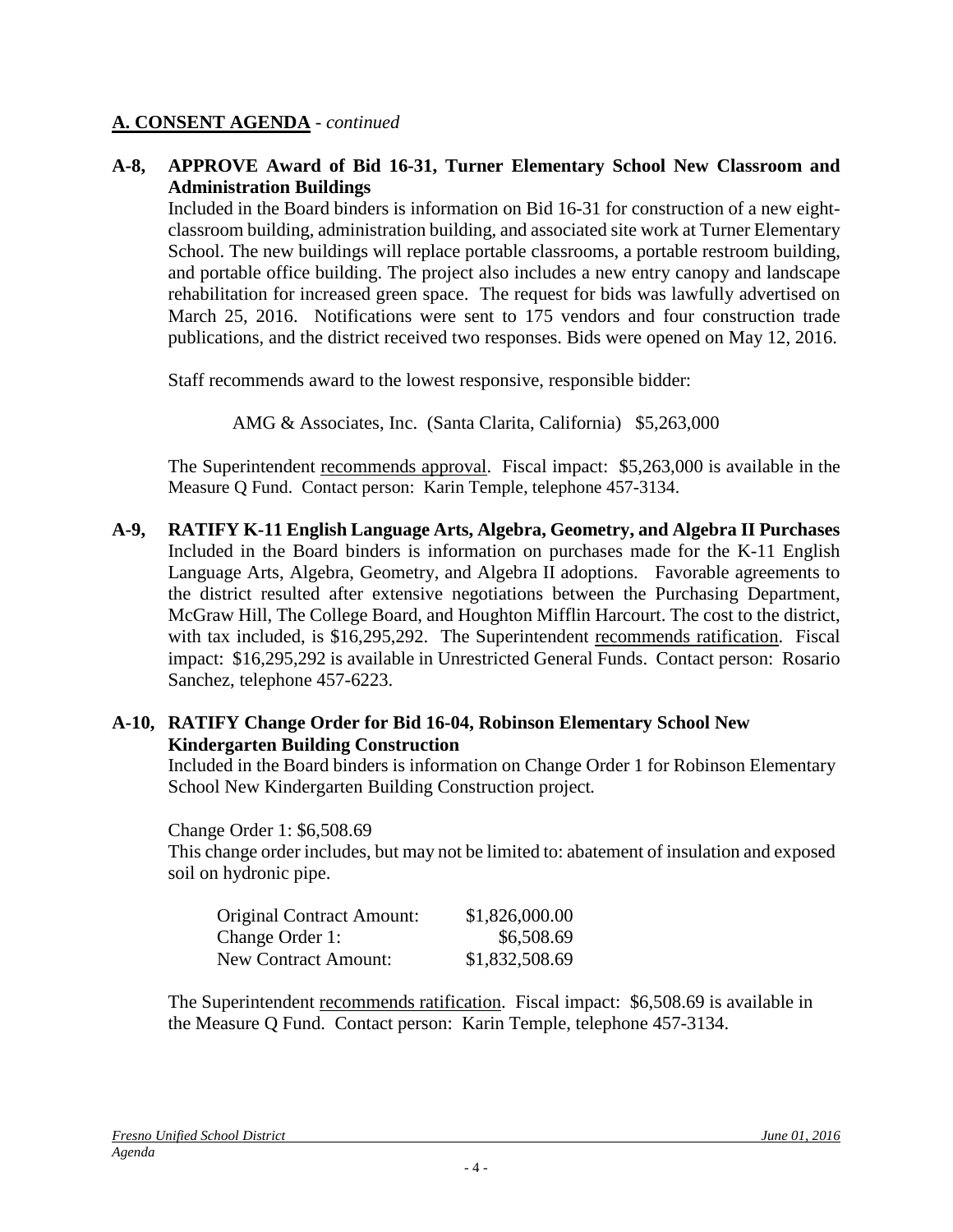# **A. CONSENT AGENDA** - *continued*

# **A-11, RATIFY the Filing of Notices of Completion for the following Projects**

Included in the Board binders are Notices of Completion for the following projects, which have been completed according to plans and specifications:

| RFP 15-04 | Hoover High School Aquatic Center               |
|-----------|-------------------------------------------------|
| Bid 16-08 | Sunnyside High School Cooling Tower Replacement |

The Superintendent recommends ratification. Fiscal impact: Retention funds are released in accordance with contract terms and California statutes. Funds are available in the Measure Q Fund. Contact person: Karin Temple, telephone 457-3134.

# **END OF CONSENT AGENDA (ROLL CALL VOTE)**

# **UNSCHEDULED ORAL COMMUNICATIONS**

Individuals who wish to address the Board on topics within the Board's subject matter jurisdiction, but **not** listed on this agenda may do so at this time. While all time limitations are at the discretion of the Board President, generally members of the public will be limited to a maximum of three (3) minutes per speaker for a total of thirty (30) minutes of public comment as designated on this agenda. Any individual who has not had an opportunity to address the Board during this initial thirty (30) minute period may do so at the end of the meeting after the Board has addressed all remaining items on this agenda. Individuals with questions on school district issues may submit them in writing. The Board will automatically refer to the Superintendent any formal requests that are brought before them at this time. The appropriate staff member will furnish answers to questions. Please note that if you wish to address the Board on an agenda item, you should do so when that specific item is called.

#### **B. CONFERENCE/DISCUSSION AGENDA**

#### **6:00 P.M.**

**B-12, DISCUSS and ADOPT Fresno Unified School District's 2016/17 Local Control Accountability Plan**

The Local Control Accountability Plan (LCAP) is a requirement resulting from the State's Local Control Funding Formula (LCFF). School districts across the State receive LCFF funds for every student, with additional funds going to districts with high unduplicated counts of students living in poverty, English learners, and foster youth. Fresno Unified School District is required to adopt a Local Control Accountability Plan at the same time as the adoption of the district budget. The Superintendent recommends adoption. Fiscal impact: Noted in support material. Contact person: Ruth F. Quinto, telephone 457-6226.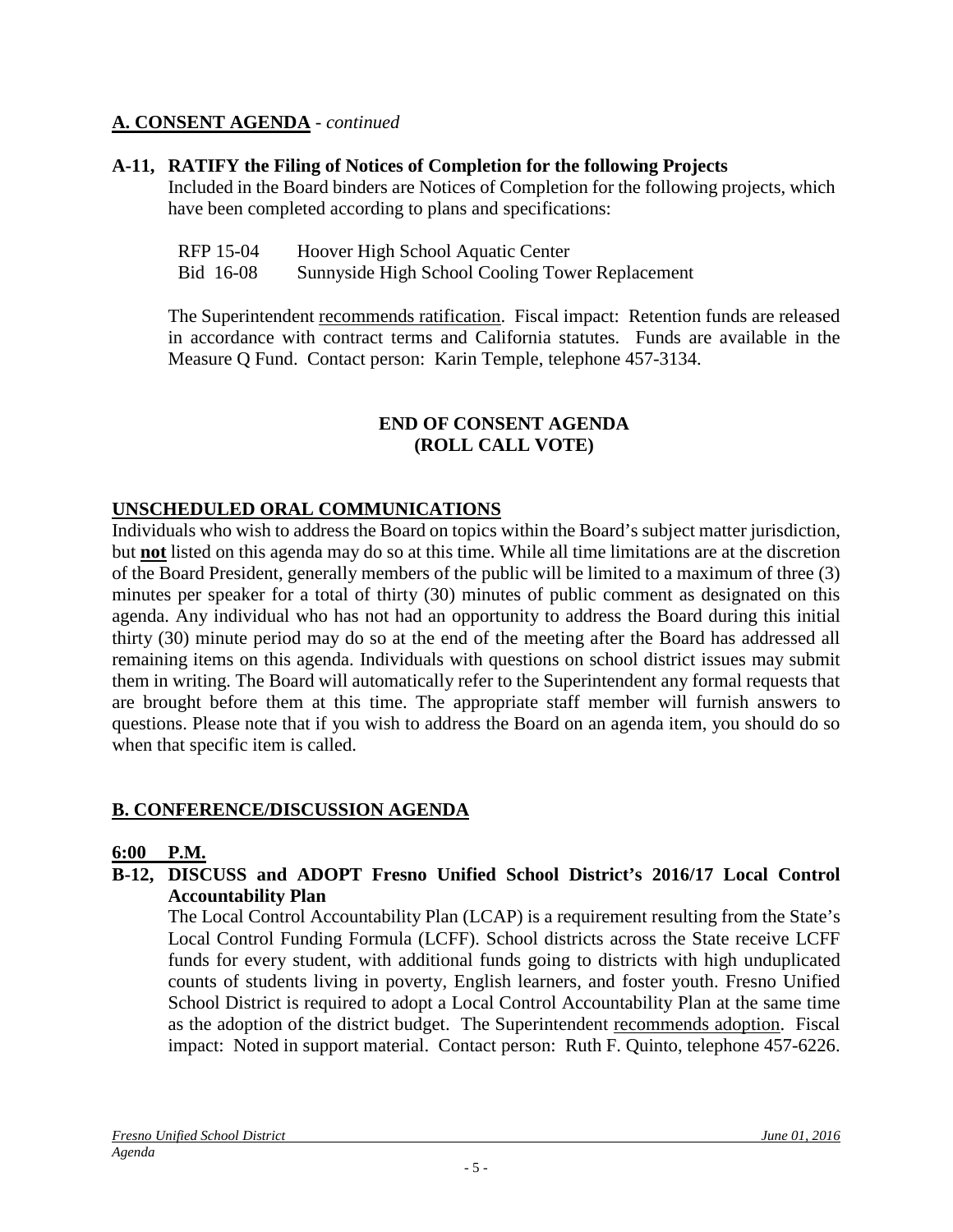# **B. CONFERENCE/DISCUSSION AGENDA** - *continued*

# **6:15 P.M.**

# **B-13, DISCUSS and ADOPT Fresno Unified School District's 2016/17 Proposed Budget and 2016/17 Education Protection Account**

The Proposed Budget includes the multi-year projected budget for the Unrestricted General Fund. The agenda item will also describe factors addressed in the 2016/17 Proposed Budget, and issues affecting the multi-year projections for 2017/18 and 2018/19. The Superintendent recommends adoption. Fiscal impact: Noted in support material. Contact person: Ruth F. Quinto, telephone 457-6226.

# **6:30 P.M.**

#### **B-14, DISCUSS and APPROVE Award of Bid 16-25, Sections A-N, Exterior Painting at Various School Sites**

Included in the Board binders is information on Bid 16-25, consisting of 14 bid sections, for exterior painting at 13 elementary schools and one middle school. These schools were last painted in 1995 and 1996. The requests for bids were lawfully advertised on March 9, 2016. Notifications were sent to 20 vendors and four construction trade publications, and the district received up to 14 responses for a bid section. The Superintendent recommends approval. Fiscal impact: \$1,296,362 is available in the General Fund. Contact person: Karin Temple, telephone 457-3134.

# **6:45 P.M.**

#### **B-15, DISCUSS and APPROVE Award of Bid 16-29, Materials for Exterior Lighting Upgrade at Various Sites; and Bid 16-30 A-D, Installation of Exterior Lighting at Various Sites**

Included in the Board binders is information on Bid 16-29 and Bid 16-30, to upgrade exterior lighting (parking lots, hallways, walkways) at all middle schools and the south parking lot at Fresno High School. Bid 16-29 is for materials only for the purchase of new poles, pole lights, wall packs, soffits, flood lights, and bullhorns. The request for bids was lawfully advertised on April 14, 2016 and April 21, 2016. Notifications were sent to 26 vendors, and the district received two responses; bids were opened May 6, 2016. Bid 16- 30 is for installation of the materials purchased on Bid 16-29. The request for bids was lawfully advertised on April 13, 2016. Notifications were sent to 65 vendors and four construction trade publications, and the district received four responses; bids were opened May 11, 2016. The Superintendent recommends approval. Fiscal impact: \$828,706 is available in the General Fund. Contact person: Karin Temple, telephone 457-3134.

#### **7:00 P.M.**

#### **B-16, CONDUCT Public Hearing and ADOPT Resolution 15-25 Authorizing the Increase of Level I School Facility (Development) Fees on Residential and Commercial/Industrial Construction Projects**

Included in the Board binders is Resolution 15-25, the adoption of which is recommended to authorize increasing School Facility Fees, also known as Development Fees. Pursuant to Education Code Section 17620 and Government Code Section 65995, the State Allocation Board approved adjustments to the allowable maximum development fee in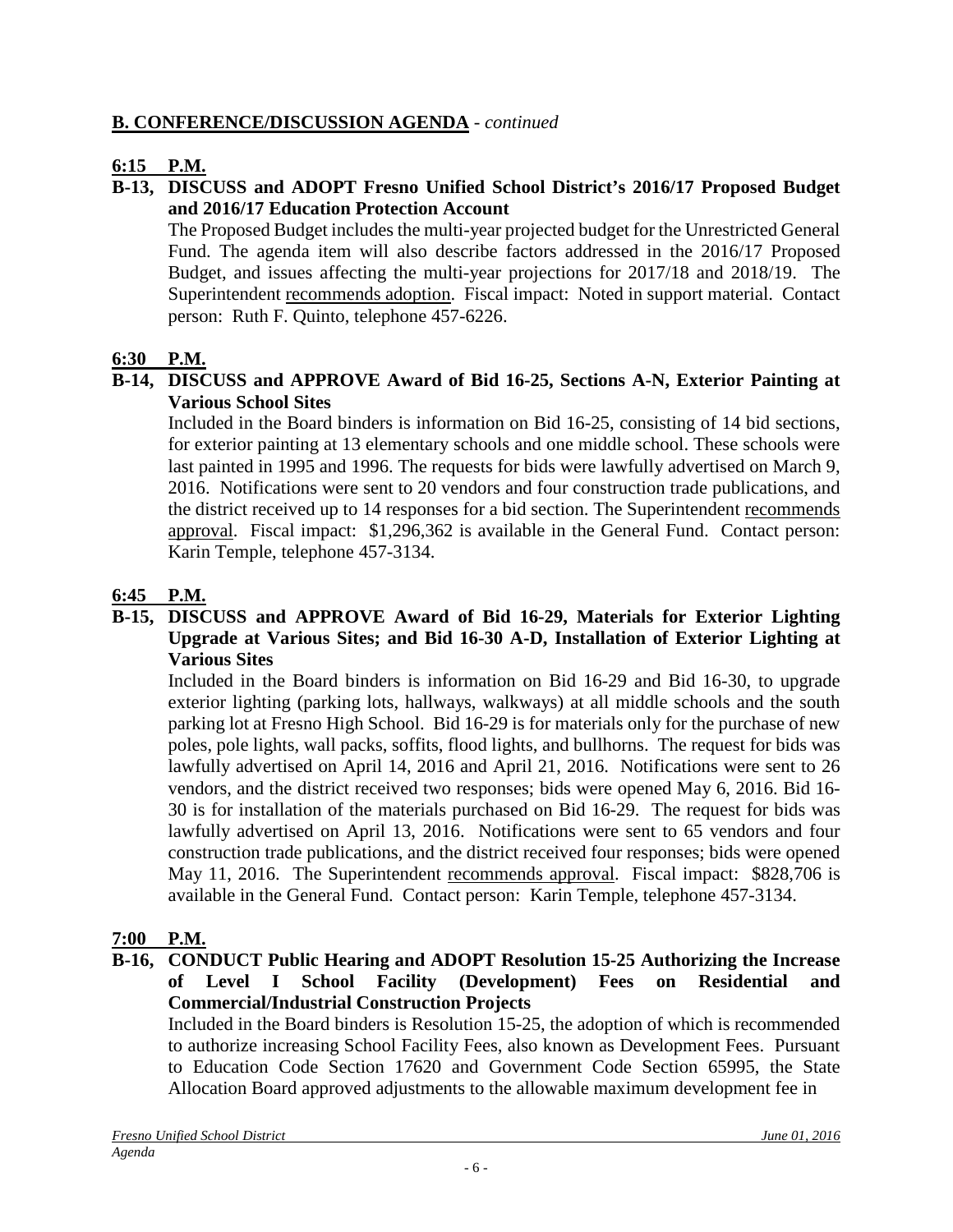# **B. CONFERENCE/DISCUSSION AGENDA** - *continued*

January 2016. School districts are required to conduct a study to justify increasing development fees to the newly adopted statutory limit. A Justification Study prepared by O'Dell Planning & Research, Inc. validates the need for the fee based on projected new development and the need for new or reconstructed facilities for future un-housed students. The current and proposed fees are shown below. The increases would be effective 60 days after the public hearing and adoption of the resolution.

| <b>Development Type</b>              | Current Fee (per s.f.) | <b>Proposed Fee (per s.f.)</b> |
|--------------------------------------|------------------------|--------------------------------|
| Residential                          | \$3.36                 | \$3.48                         |
| Commercial/Industrial/Senior Housing | \$0.54                 | \$0.56                         |

The Superintendent recommends adoption. Fiscal impact: Development Fee revenue will continue to provide funding for certain facilities improvements. Contact person: Karin Temple, telephone 457-3134.

# **C. RECEIVE INFORMATION & REPORTS**

# **C-17 RECEIVE Deferred Maintenance Program, Five-Year Plan**

Included in the Board binders is a summary of the district's Deferred Maintenance Program Five-Year Plan for 2016/17 through 2020/21, and the complete Five-Year Plan is available for review in the Board Office. Deferred maintenance components include paving, plumbing, roofing, heating and air conditioning, electrical systems, painting, wall and floor systems, and asbestos abatement. Projects are included in the Five-Year Plan based on evaluation of need including condition and expected life cycle. Given that the estimated total cost of the 3,695 projects identified in the Five-Year Plan is over \$270 million, it is not expected that they will all be undertaken in the years shown. Priority of projects may change as building components fail unexpectedly, additional needs are identified, or other factors such as facility modernization. Currently, the district's deferred maintenance projects are fully supported by local bond funds. Fiscal impact: Funding will be identified on a project by project basis. Contact person: Karin Temple, telephone 457-3134.

#### **C-18 RECEIVE Resolution 15-28, Providing For the Issuance and Sale of General Obligation Bonds, Election of 2010 (Measure Q), Series F, in the Aggregate Principal Amount of Not to Exceed \$30,011,353.12 and Authorizing the Execution and Delivery of Documents and Actions in Connection Therewith**

Included in the Board binders is Resolution 15-28, the adoption of which will be recommended on the June 15, 2016 Board agenda. The resolution provides for the issuance and sale of General Obligation Bonds, Election of 2010 (Measure Q) Series F, in the aggregate principal amount of not to exceed \$30,011,353.12. The Series F Bonds shall be issued under the Bond Law for the purpose of raising money to finance educational facilities for which the General Obligation Bonds have been authorized under the Bond Measure. Resolution 15-28 authorizes bonds which allow for the compounding